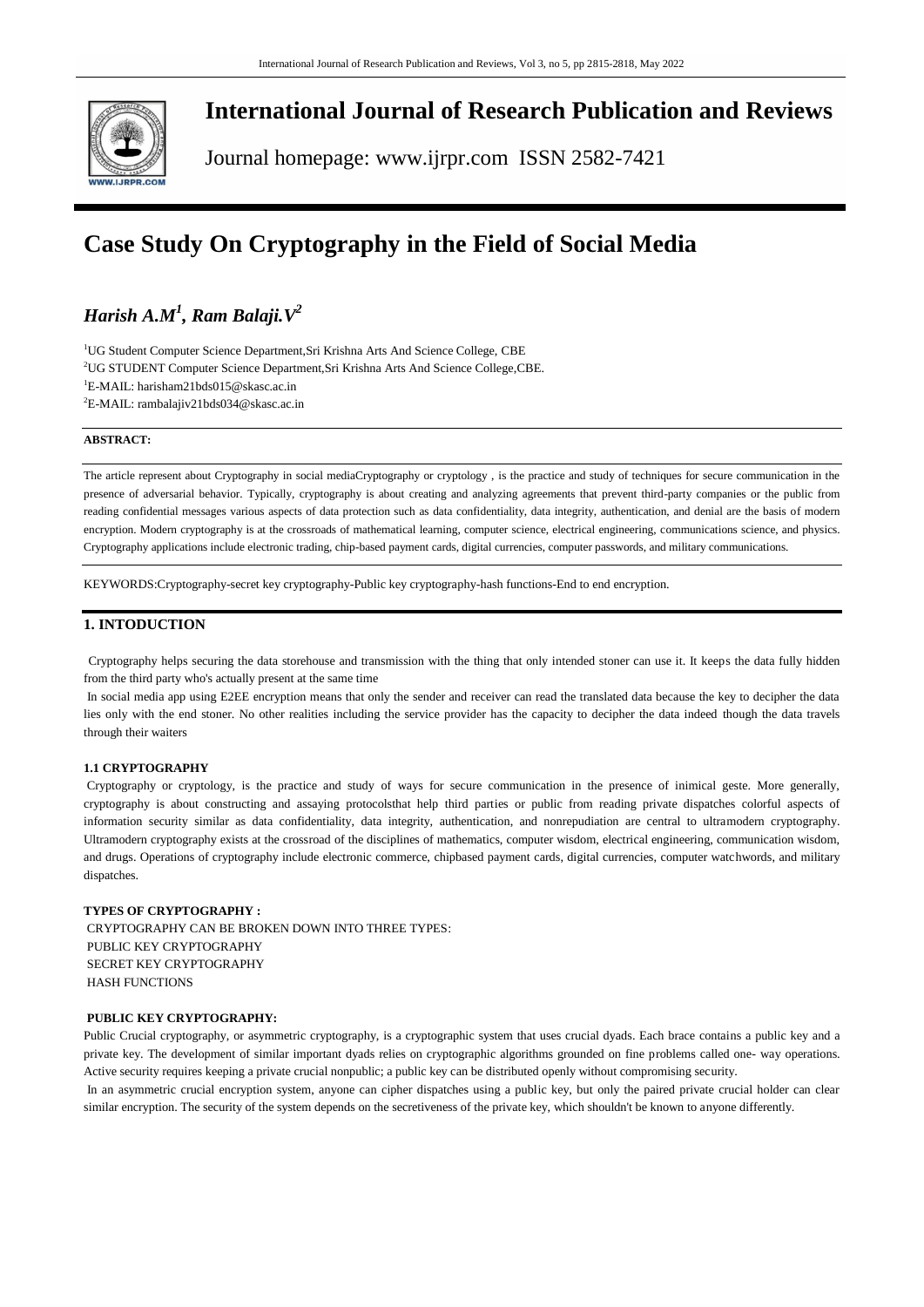

#### **SECRET KEY CRYPTOGRAPHY :** The secret crucial cryptography has been used for thousands of times in a variety of ways. Ultramodern executions frequently take the form of

algorithms used by computer systems in tackle, firmware or software. Utmost of the secret crucial algorithms are grounded on tasks that can be performed veritably well by digital computer systems.

Traditionally, this process uses algorithms where the key used to write an empty blank textbook communication can be calculated from the key used to decipher the translated textbook communication, on the negative.



Source: Department of Defense

#### **FIGURE :2 SECRET KEY**

#### **1.2 HASH FUNCTIONS**:

A cryptographic hash function (CHF) is a fine algorithm that displays ungraspable size data ( generally appertained to as" communication") in a small fixed size list ("hash value","hash", or" communication alarm"). It's a one- way operation, that is, a function in which it's insolvable to reverse or reverse a computation. Immaculately, the only way to find a given hash communication is to try a important input hunt to see if it produces the same product, or to use a rainbow table of matching hashtags. Cryptographic hash functions are a introductory tool for ultramodern cryptography



**FIGURE: 3HASH FUNCTIONS**

People are saying that the biggest problem with social media is the way in which it's run. People says that it opens up a huge eventuality for cyber bullying, and that this can be seen in the same way as traditional attacks om people's sequestration. Still, what numerous people don't know about society is that at it's core, social media has always been a tool for cybersecurity

Social media network have grown exponentially inrecent times, with the availability and visibility of these platforms, it's no surprise that there has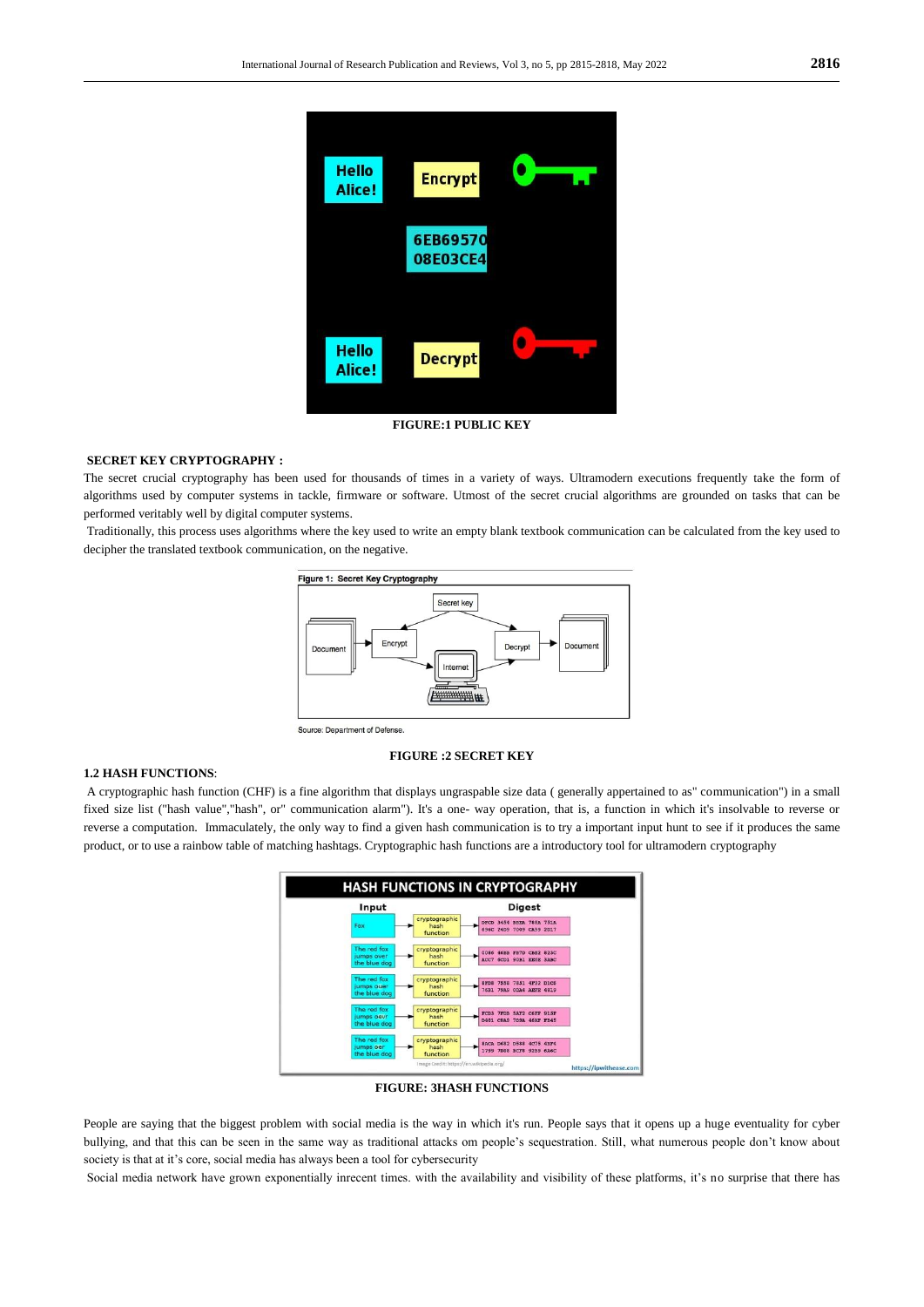been asignificant increase in cybercrime, Still, this presents a big occasion for businesses to cover themselves and their data using cryptography The blog post takes you through the introductory of how to apply cryptography on your social media regard it covers simple tips on how to avoid common miscalculations utmost people make when setting up their own accounts, similar as not using strong word or participating private dispatches with unintended donors. From there, we go into more advanced settings similar as how to enable two factor authentication (2FA) .

#### **2. END-TO-END ENDRYPTION :**



**FIGURE:4:END TO END ENCRYPTION**

End-to- end encryption (E2EE) is a system of communication where only the communicating druggies can read the dispatches. In principle, it prevents implicit eavesdroppers – including telecom providers, Internet providers, vicious state bodies, and indeed the provider of the communication service – from being suitable to pierce the cryptographic keys demanded to decipher the discussion.

End-to- end encryption is intended to help data being read or intimately modified, other than by the true sender and philanthropist (s). The dispatches are translated by the sender but the third party doesn't have a means to decipher them, and stores them translated. The donors recoup the translated data and decipher it themselves.

To guard your particular data

- Don't post your information on the internet. You may not suppose it's a big deal, but these websites are designed to get you to willingly hand out your information and preferences just by logging onto their spots. Then are some way you can take
- use private browsing mode when you 're doing your quests. This will keep you from in adverentely looking at the spots you 're hunt in through
- use a secure word to your account. You may have heard numerous times that watchwords are passkeys, but how frequently do we change them? To help identity theft, change it regularly with a minimum of three different watchwords per security operation and makesure that they're long and more also 8 characters in length. There are also online services that can induce arbitrary word for you

#### **SOME OF THE ENCRYPTION SOFTWARE :**

- AxCrypt decoration
- VeraCrypt
- Nordlocker
- Kruptos 2
- Boxcryptor

#### **AXCRYPT**

It provides AES-256 encryption for decoration subscribe

#### **VeraCrypt**

It uses AES, serpent, two fish, camelia and kuznyechik as ciphers

#### **NORDLOCKER**

Elliptic- wind cryptography (ECC)

#### **Kruptos 2**

Elliptic- wind cryptography (ECC)